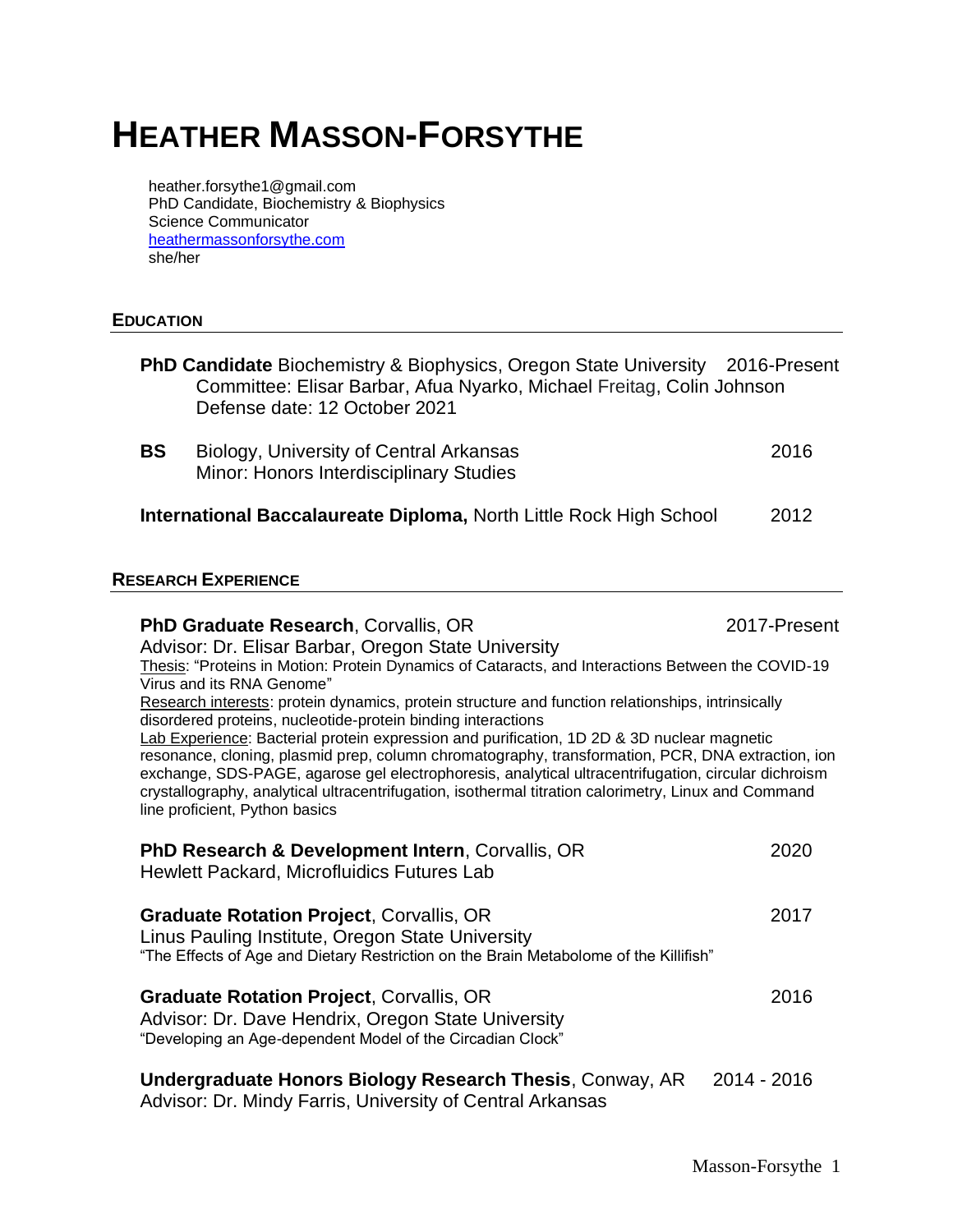"Effect of Hormone Precursor Availability on Lifespan & Stress Resistance of Long-lived *C. elegans*" **Undergraduate Research Assistant**, Little Rock, AR 2014-2016 Advisor: Dr. Gulner Com, Arkansas Children's Hospital "Longitudinal Assessment of Fat Free Mass Index and its Impact on Clinical Outcome of Children with Cystic Fibrosis"

#### **Undergraduate Honors Research Thesis**, Conway, AR 2014-2016

Advisor: Dr. Ellen Stengel, Dept of Writing, University of Central Arkansas "Harry Potter and the Ugly Passport Photo" Study abroad program developed for university's Writing, Childhood Education, Film & Biology programs following an independent study abroad in Ireland, the UK, and Portugal

#### **PUBLICATIONS**

**Forsythe, H.M** & Barbar E (2021). The Role of Dancing Duplexes in Biology and Disease. *Progress in Molecular Biology and Translational Science.* 

**Forsythe, H. M**., Galvan, J. R., Yu, Z., Pinckney, S., Reardon, P., Cooley, R. B., ... & Barbar, E. (2021). Multivalent binding of the partially disordered SARS-CoV-2 nucleocapsid phosphoprotein dimer to RNA. *Biophysical Journal*.

**Forsythe, H. M**., Vetter, C. J., Jara, K. A., Reardon, P. N., David, L. L., Barbar, E. J., & Lampi, K. J. (2019). Altered protein dynamics and increased aggregation in human γS-crystallin due to cataract-associated deamidations. *Biochemistry*.

### **HONORS AND AWARDS**

| <b>College of Science Inclusive Excellence Award</b>                                                                                                                                                                                                                                       | 2021 |
|--------------------------------------------------------------------------------------------------------------------------------------------------------------------------------------------------------------------------------------------------------------------------------------------|------|
| This award recognizes the outstanding work of a faculty, staff, or student in advancing inclusive<br>excellence at Oregon State University.                                                                                                                                                |      |
| "Dance Your Ph.D." COVID-19 Category Winner                                                                                                                                                                                                                                                | 2021 |
| The Dance Your Ph.D. contest hosted by Science challenges scientists to explain their research<br>through dance. The judges select winners in the categories of physics, chemistry, biology, and social<br>sciences. In 2020/21, they also crowned the winner of a new category, COVID-19. |      |
| Anniversary Award Winner – The Protein Society                                                                                                                                                                                                                                             | 2021 |
| Award to attend and present my research at the 35th Annual Symposium                                                                                                                                                                                                                       |      |
| HP InternSteller Customer Impact Award, runner-up                                                                                                                                                                                                                                          | 2020 |
| Award given to the HP intern across all of Hewlett Packard's international campuses whose project is<br>expected to have a positive impact for HP customers                                                                                                                                |      |
| Finn Wold Travel Award - The Protein Society                                                                                                                                                                                                                                               | 2019 |
| Travel Award of up to attend and present my research at the 33rd Annual Symposium                                                                                                                                                                                                          |      |
| <b>KEVIN'S CHOICE AWARD 2019 "NMR is GOOD" Contest</b>                                                                                                                                                                                                                                     | 2019 |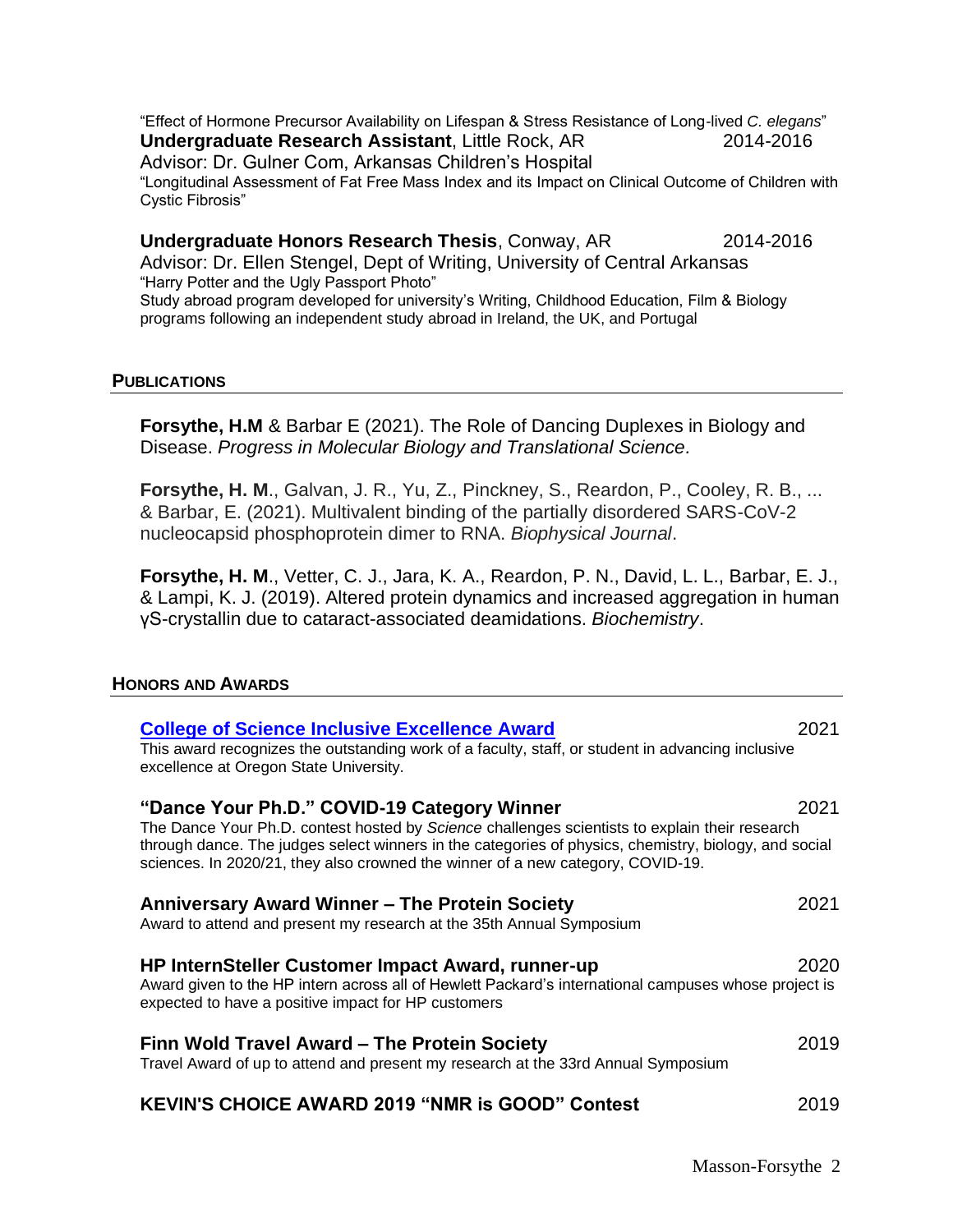NMR spectra-turned-art submitted to be showcased at the 2019 Experimental Nuclear Magnetic Resonance Conference. Submission: "WT human  $\gamma$ S crystallin"

### **BB GSA Travel Award** 2019

Travel Award from the dept of Biochemistry & Biophysics at Oregon State University, organized by the BB graduate student association

# **SCIENCE COMMUNICATION & COMMUNITY ENGAGEMENT**

# **TikTok [@heycurlytop](https://www.tiktok.com/@heycurlytop?lang=en)** 2019-Present

I use TikTok trends including songs, memes, and dances to communicate science on TikTok social media app. I have created many videos with tens of thousands-1M views, and accumulated >47K followers

# **ASBMB Today Contributor** 2021-Present

Contributing writer for the American Society for Biochemistry and Molecular Biology's magazine

# **ComSciCon National Flagship Workshop** 2021

[ComSciCon](https://comscicon.com/comscicon-flagship-2021) provides graduate student attendees with a one-of-a-kind opportunity to meet early career leaders in Science Communication, learn from and interact with a remarkable group of invited experts, and produce an original work communicating complex technical concepts from science and engineering to a new audience.

# **STEM FOR ALL VIDEO SHOWCASE** 2021

COVID-19, Equity, & Social Justice Submission: ["Dancing in STEM: Social Media Trends to Bring STEM to All"](http://videohall.com/p/2133)

# **[#ASBMBSciArt:](https://twitter.com/i/events/1403079420462645251) Science & Art Twitter Chat** 2021

# **88.7 KBVR-FM Corvallis, "Inspiration Dissemination" Cohost** 2018-2020

Live Radio Show, Podcast, and Blog

- [Blog posts:](http://blogs.oregonstate.edu/inspiration/author/forsythh/)
	- o "Monkeying around in the lab to find a good egg"
	- o "The bacteria living inside us and what they have to say about autism"
	- o "This time, it actually is rocket science: computational tools for modeling combustion"
	- $\circ$  "3D modeling rock shape: archeological research of the earliest North Americans"
	- o "Kayaks and Computers: the gray whale research essentials"
	- $\circ$  "Treating the cancer treatment: an investigation into a chemotherapy drug's toxic product"
	- $\circ$  "Finding cancer with sound: the development of nanoparticles to deliver light-tosound converting agents"

### • [PODCAST](https://podcasts.apple.com/us/podcast/inspiration-dissemination/id1337404264?mt=2)

# **GRAD Inspire: Ideas in Action** 2019-2021

2021: MC of event

2020: Nominated graduate students to give a short talk in the style of TEDx talks and coached selected students to formulate a unique, short, and impactful story. Attending GRAD Inspire (formally GRADx) planning meetings with the graduate school, coordinating event space, nominations, coaching selected students through developing their talks, and MC of event. [PODCAST](https://podcasts.apple.com/us/podcast/grad-inspire-2020/id1337404264?i=1000468128032) & [TRANSCRIPT](https://blogs.oregonstate.edu/inspiration/2020/04/18/grad-inspire-2020/)

# **GRADx: Ideas in Action** 2018-2019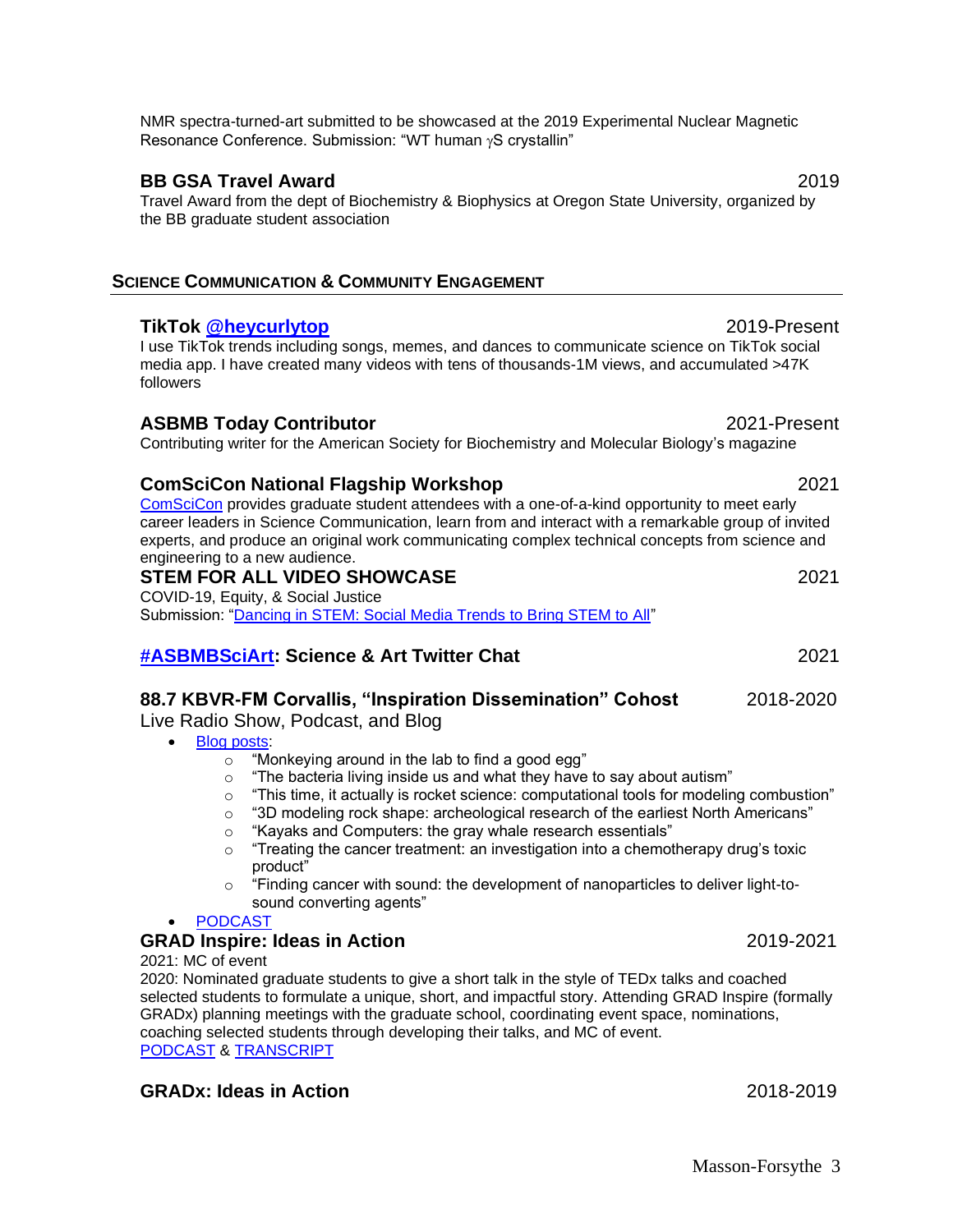As co-coordinator, nominated graduate students to give a short talk in the style of TEDx talks and coached selected students to formulate a unique, short, and impactful story. [PODCAST](https://podcasts.apple.com/us/podcast/gradx-2019/id1337404264?i=1000431061786)

### **OSU Biochemistry & Biophysics Graduate Student Association**

| Vice President,                                                                                                                          | 2019-2020 |
|------------------------------------------------------------------------------------------------------------------------------------------|-----------|
| Serving on OSU BB graduate program committee<br>Social Media/Publicity Coordinator,<br>Maintain BB website, Facebook, and Twitter pages  | 2017-2020 |
| <b>Elisar Barbar Lab</b><br><b>Twitter Page and Website Co-coordinator</b><br>Science Music Video Director, "Protein Prep for NMR". 2018 | 2017-2021 |
| <b>ResearcHers Code Contributer</b>                                                                                                      | 2019      |

Hosted on [ResearcHers](https://www.researcherscode.com/twitter-contributors) Code's [Twitter](https://twitter.com/ResearcHersCode) account

#### **Biochemistry & Biophysics Summer Camp Volunteer** 2017, 2018, 2019

Week-long day camp led, organized, and planned by graduate students in Biochemistry and Biophysics. 8th graders learn about lab safety, DNA structure, transcription and translation, protein structure and function, microscopes, evolution, model organisms, etc, through hands-on activities, including lab experiments, outdoor activities, and crafts. Additionally, campers participate in activities designed to highlight the diverse backgrounds of scientists.

#### **"Discovering the Scientist within" Volunteer** 2017, 2018, 2019

A free Saturday workshop at Oregon State University designed to introduce middle school girls to careers in science, technology and engineering.

### **Diversity, Equity, & Inclusion BB Dept co-organizer** 2019-2020

With faculty and other graduate students created a department workgroup with the intent of continually working to make our department welcoming and inclusive. Organized a speaker visit for Dr. Sharona Gordon, led department in DEI activities at department retreats, including a STEMspecific "privilege walk" and an event in the style of "The Moth" podcast in which faculty told short stories about their experiences in graduate school.

#### **"Girls of Power" Volunteer** 2014, 2015, 2016

A free Saturday workshop at University of Central Arkansas designed to introduce middle school girls to careers in science, technology and engineering.

### **Independent Study Abroad: Ireland, UK, and Portugal** 2015

Solo backpacking trip to develop a study abroad program for University of Central Arkansas's Writing, Childhood Education, Film & Biology programs based on the Harry Potter series.

### **Study Abroad: Science and Society in Rwanda** 2014

Developed and taught science lessons for Rwandan primary schools, including a school for the deaf; Mountain Gorilla Trekking; Kanembwe village visit to learn pottery making and dance

### **I.D.E.A.L. Leadership Team** 2012-2016

The goal of the ideal Freshmen Leadership Team is to mold a group of high-potential incoming freshmen into the future leaders of the University of Central Arkansas, teaching them the skills they will need to be successful, ethical leaders and integrating them into the University's leadership structure. University of Central Arkansas. Member 2012, Mentor 2013-2016.

Masson-Forsythe 4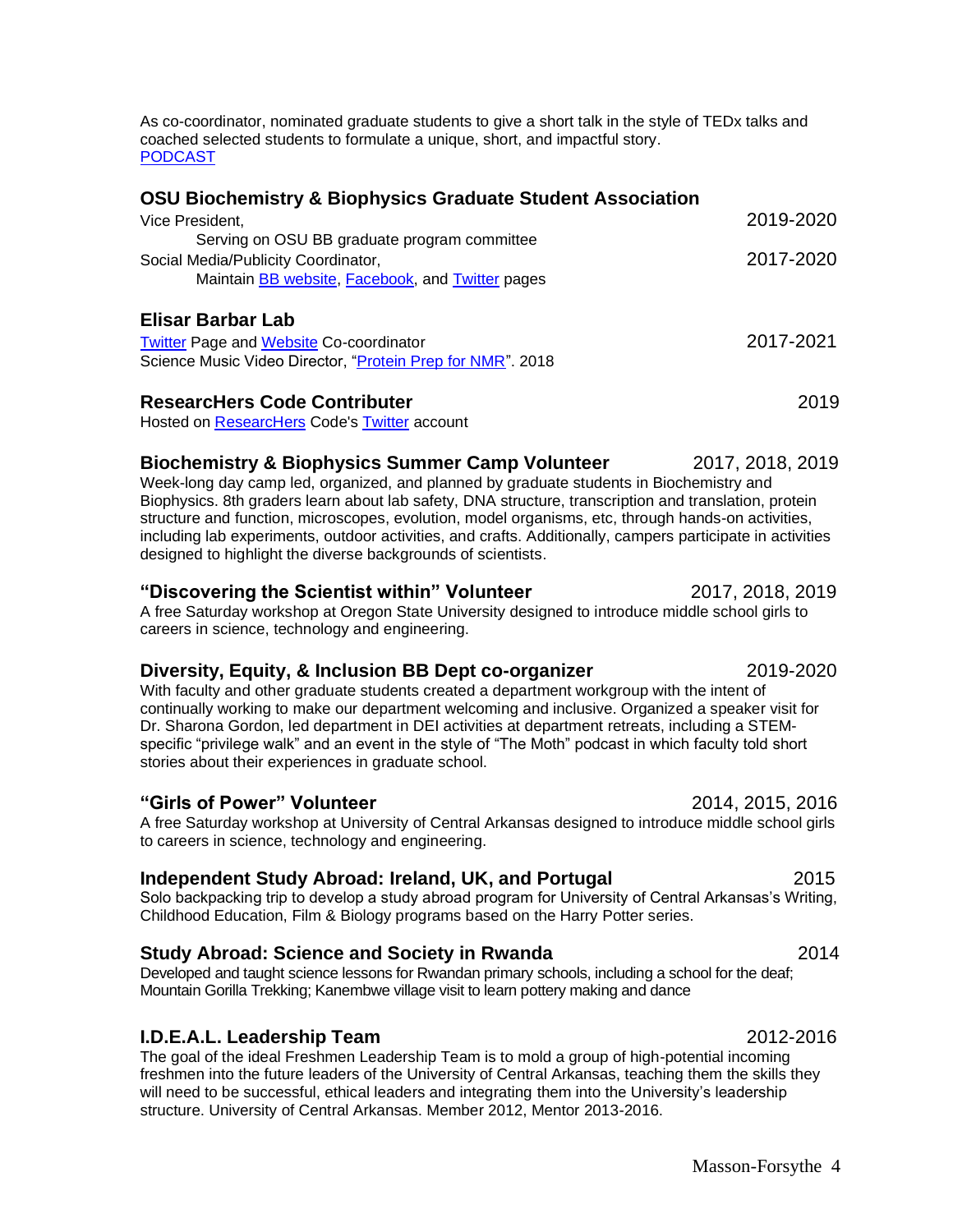#### **International Conferences**:

Talk, "A Dancing Duplex: The SARS-CoV-2 Nucleocapsid Phosphoprotein's Multivalent Binding to RNA" The Protein Society Annual Symposium, Virtual, 7-9, 12-14 July 2021

Poster, "The SARS-CoV-2 Nucleocapsid protein Binds RNA Multivalently" The Protein Society Annual Symposium, Virtual, 7-9, 12-14 July 2021

Invited Talk, "Multivalent binding of the partially disordered SARS-CoV-2 nucleocapsid phosphoprotein dimer to RNA" 2021 IDPSIG Virtual Symposium, Virtual, 3 June 2020

Poster, "#DancingInSTEM: TikToking Covid19 Research" 2021 Science Talk, Virtual, 24-26 March 2021

Talk, "Mulivalency and protein disorder in virus protein interactions: Common themes among Rabies virus and SARS-CoV-2"

Molecular Bases of Proteinopathies: 2020-2021 virtual meeting of talks, activities, and discussion on "protein multimerization: the bad and the good" Virtual, 9 January 2021 [RECORDING](https://youtu.be/PNjVld5YoMg)

Poster, "Crystallin in motion: Deamidation Resulting in Global Changes in Protein Dynamics"

The Protein Society Annual Symposium, Seattle WA, 30 Jun–3 July 2019

Poster, "Effects of Surface Deamidation on the Backbone Dynamics and Solvent Accessibility of Cataracts-Associated Protein,  $\gamma$ S-crystallin"

2019 Experimental Nuclear Magnetic Resonance Conference, Pacific Grove, CA, 7-12 April 2019

### **Regional/National Conferences:**

Lightning Talk, "Effects of Surface Deamidation on the Backbone Dynamics and Solvent Accessibility of Cataracts-Associated Protein,  $\gamma$ S-crystallin"

[Center for Genome Research and Biocomputing](https://cgrb.oregonstate.edu/) Fall Conference, Corvallis OR, 20 September 2019

Poster Presentations, "Altered protein dynamics in  $\gamma$ S-crystallin due to cataractassociated deamidations Protein,  $\gamma$ S-crystallin" and "Science Outreach through College Radio,"

2019 Diversity STEMposium, Eugene OR, 6 September 2019

Poster Presentation, "Effects of Surface Deamidation on the Backbone Dynamics and Solvent Accessibility of Cataracts-Associated Protein,  $\gamma$ S-crystallin"

[Center for Genome Research and Biocomputing](https://cgrb.oregonstate.edu/) Spring Conference, Corvallis OR, 19 April 2019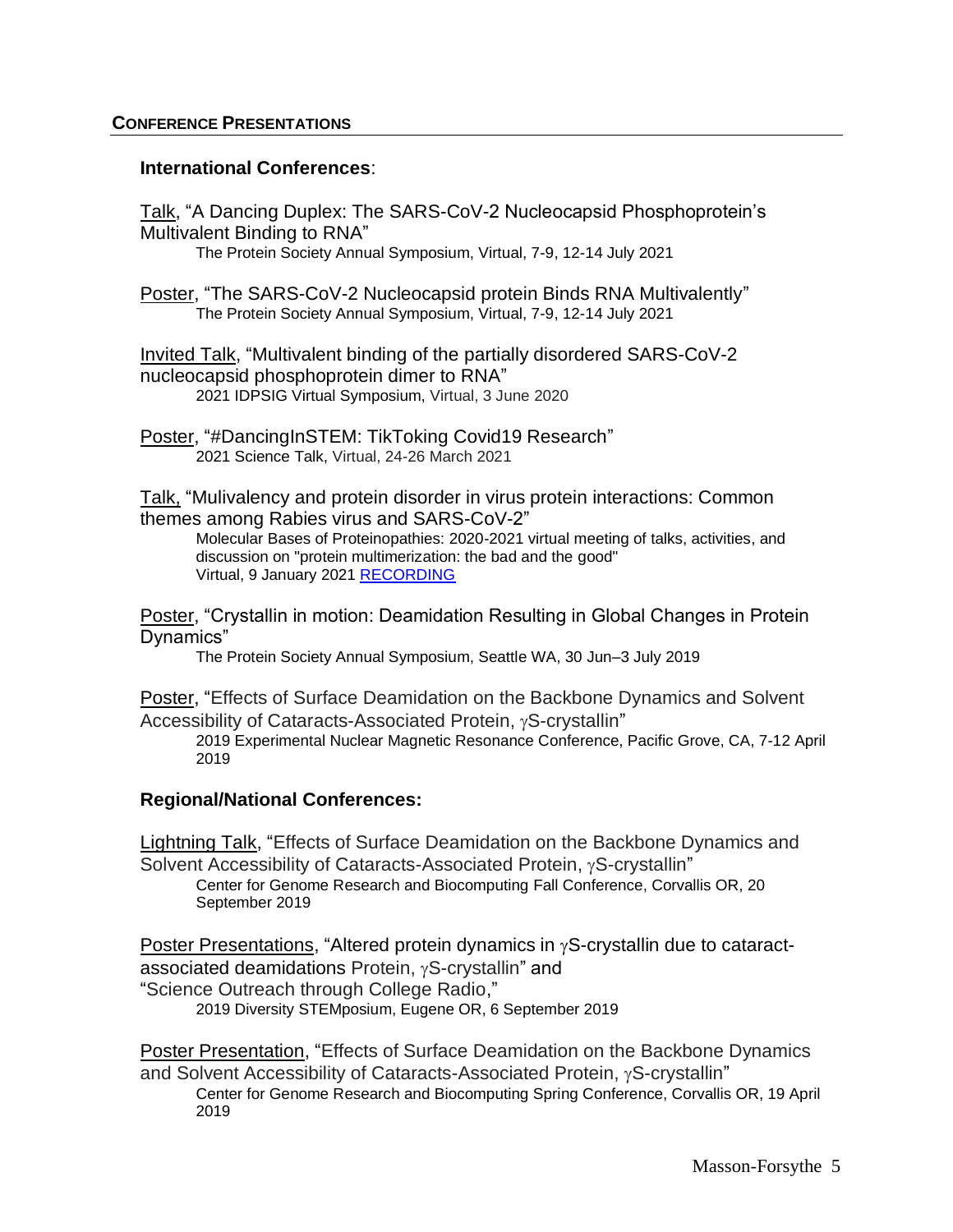Poster Presentation, "Science Outreach through College Radio" 2019 Science Talk, Portland, OR, 4-5 April 2019

Poster Presentation, "Dynein Binding of Competitive Regulators Dynactin and NudE Involves Novel Interplay between Phosphorylation Site and Disordered Spliced Linkers"

2017 BioNMR Symposium, Corvallis, OR, 4 August 2017

#### **FEATURED**

| <b>Interview, Forbes</b><br>"Dance Shows How A Coronavirus Protein Interacts With Its Genetic Material"                                     | 2021 |
|---------------------------------------------------------------------------------------------------------------------------------------------|------|
| <b>TV Interview, KGW8</b><br>"OSU researcher uses dance to explain COVID-19"                                                                | 2021 |
| <b>Interview, OSU News Room</b><br>"Deep dive into key COVID-19 protein is a step toward new drugs, vaccines"                               | 2021 |
| <b>Interview, Science</b><br>"Watch the winners of this year's 'Dance Your Ph.D.' contest"                                                  | 2021 |
| <b>Feature, National Public Radio</b><br>"Watch The Winners Of The 'Dance Your Ph.D' Contest Make Cloud Formation Catchy"                   | 2021 |
| <b>Interview, ASBMB Today</b><br>"Become the protein"                                                                                       | 2021 |
| <b>Interview, OSU News</b><br>"Dancing through genres, biochemistry/biophysics student wins Science Magazine's Dance Your<br>Ph.D. contest" | 2021 |
| <b>Interview, Arkansas Democrat-Gazette</b><br>"North Little Rock grad a dancer of science"                                                 | 2021 |
| Podcast Interview, WHAT ARE YOU GOING TO DO WITH THAT?<br>"Episode 38 - Dance your Sci-Comm (with Heather Masson-Forsythe)"                 | 2021 |
| <b>Interview, SciArtsRUs</b><br>"Dissertation Dancin' Docs"                                                                                 | 2021 |
| Feature, cnet<br>"See coronavirus replication explained through interpretive dance"                                                         | 2021 |
| Feature, ars Technica<br>"Meet this year's winners of the Dance Your PhD contest"                                                           | 2021 |